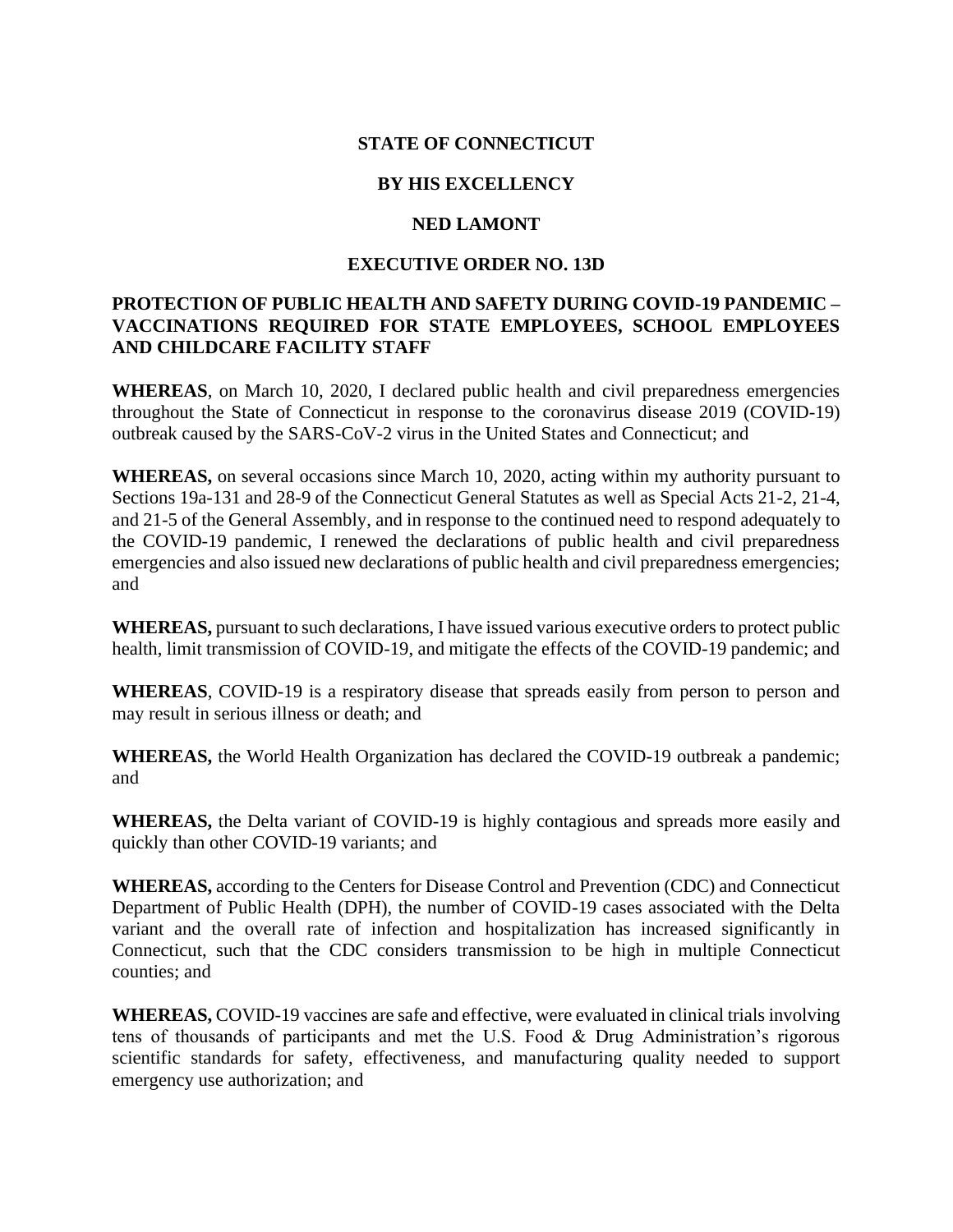**WHEREAS,** on July 6, 2021, the Office of Legal Counsel of the United States Department of Justice issued a legal opinion stating that federal and state governments were not prohibited by federal law from imposing vaccination mandates, even when the only vaccines available are those authorized under U.S. Food and Drug Administration Emergency Use Authorizations; and

**WHEREAS,** vaccination is the most effective means of preventing infection, hospitalization, and death from COVID-19 and of limiting transmission and outbreaks of the disease, and is therefore a critical tool to respond to and slow the ongoing pandemic; and

**WHEREAS,** vaccines are widely available in Connecticut; and

**WHEREAS,** on August 14, 2021, the number of children hospitalized in the United States with COVID-19 hit a record high of more than 1,900 cases; and

**WHEREAS,** safe, full, in-person learning for students in Connecticut is a priority, especially following studies that show students benefit from in-person learning in schools; and

**WHEREAS**, mandating vaccination helps schools safely return to in-person learning as well as extracurricular and sports activities that enrich students' emotional and social well-being; and

**WHEREAS**, state hospital employees work in settings where the risk of COVID-19 infection is higher because of the concentration of large numbers of people and the presence of people with underlying conditions or compromised immune systems; and

**WHEREAS,** the significant percentage of unvaccinated staff in congregate settings, hospital settings, schools, and childcare facilities increases the risk of COVID-19 transmission and places this vulnerable population at increased risk of severe symptoms, hospitalization, and death; and

**WHEREAS,** such risks are heightened greatly for children who may not be able to receive the vaccine because of their age; for patients in hospital settings who, for medical reasons, are unable to receive a vaccination but do not have the option of avoiding such settings, and for people whose medical conditions reduce their immune response; and

**WHEREAS,** increasing the percentage of vaccinated persons, particularly those in hospital settings, congregate settings, school workers, and individuals in child care settings will better protect co-workers, residents, students, and patients and reduce the likelihood of spread of the infection as well as restrictions on visitation and in-person learning; and

**WHEREAS,** it is the duty of every employer to protect the health and safety of employees by establishing and maintaining a healthy and safe work environment and by requiring all employees to comply with health and safety measures; and

**WHEREAS,** state employees provide essential services to the public and interact with the public on a regular basis, and because of the nature of their work, a significant portion of state employees are not able to work remotely; and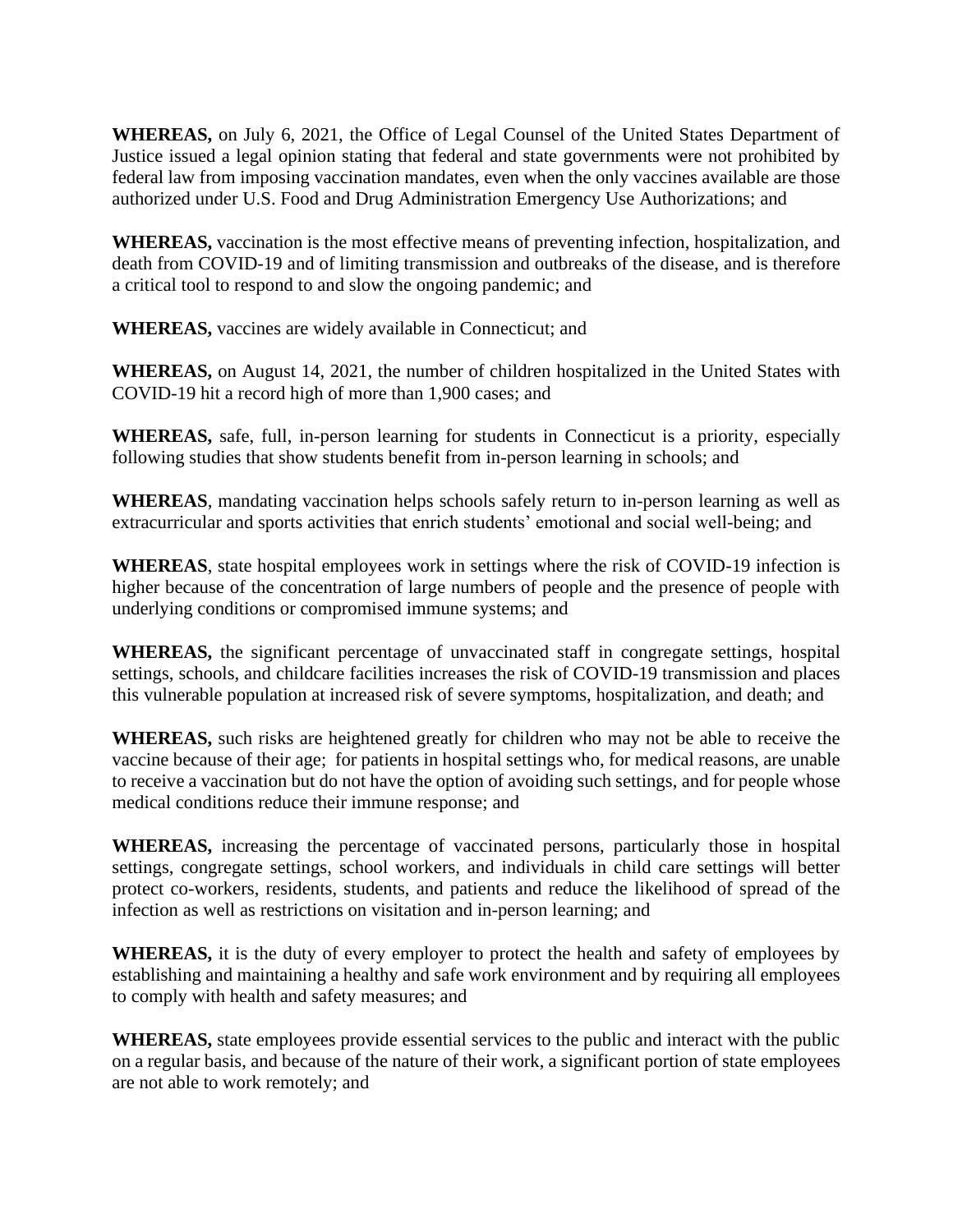**WHEREAS,** the increase in infections and hospitalizations has led to increased requirements for use of protective masks in indoor settings and, without the measures detailed in this order to limit the surge in infections, could result in additional impediments to conducting social, civic, recreational and business activity and significant disruptions to in-person schooling; and

**WHEREAS,** responding to and treating outbreaks of COVID-19 consumes priority healthcare and emergency management resources including personnel, hospital beds, and personal protective equipment, jeopardizing the efficient operation of the statewide healthcare infrastructure and thereby endangering public health and safety and civil preparedness; and

**WHEREAS,** multiple large employers throughout the State of Connecticut, in recognition of the urgent need to protect their employees, customers, and fellow residents, have announced that they intend to require employees to receive COVID-19 vaccinations, and all public and private employers are encouraged to join this collective effort to protect the public health; and

**WHEREAS,** the COVID-19 pandemic remains a grave threat to public health and safety and civil preparedness in the State of Connecticut;

**NOW, THEREFORE, I, NED LAMONT,** Governor of the State of Connecticut, by virtue of the authority vested in me by the Constitution and the laws of the State of Connecticut, do hereby **ORDER AND DIRECT:**

- 1. **Definitions**. For purposes of this order, the following definitions shall apply:
	- a. "Fully vaccinated" means at least 14 days have elapsed since a person has received the final dose of a vaccine approved for use against COVID-19 by the U.S. Food and Drug Administration, [or as](https://www.cdc.gov/coronavirus/2019-ncov/vaccines/fully-vaccinated.html)  [otherwise defined by the Centers for Disease Control.](https://www.cdc.gov/coronavirus/2019-ncov/vaccines/fully-vaccinated.html)
	- b. "State Hospital employee" refers to any person who is employed by or provides any services in the Albert J. Solnit Children's Center-South, Whiting Forensic Hospital, John Dempsey Hospital, or Connecticut Valley Hospital, or any state employee or state contractor whose job duties require them to make regular or frequent visits to such facilities, or to long-term care facilities as defined in Executive Order No. 13B.
	- c. "State employee" refers to any employee or contractor of the executive branch, including all agencies and constitutional offices, whose primary place of work is in or on property owned or controlled by the state, but not a contractor or employee of an outside vendor who visits properties owned or controlled by the state only to provide one-time or limited-duration repairs, services, or construction.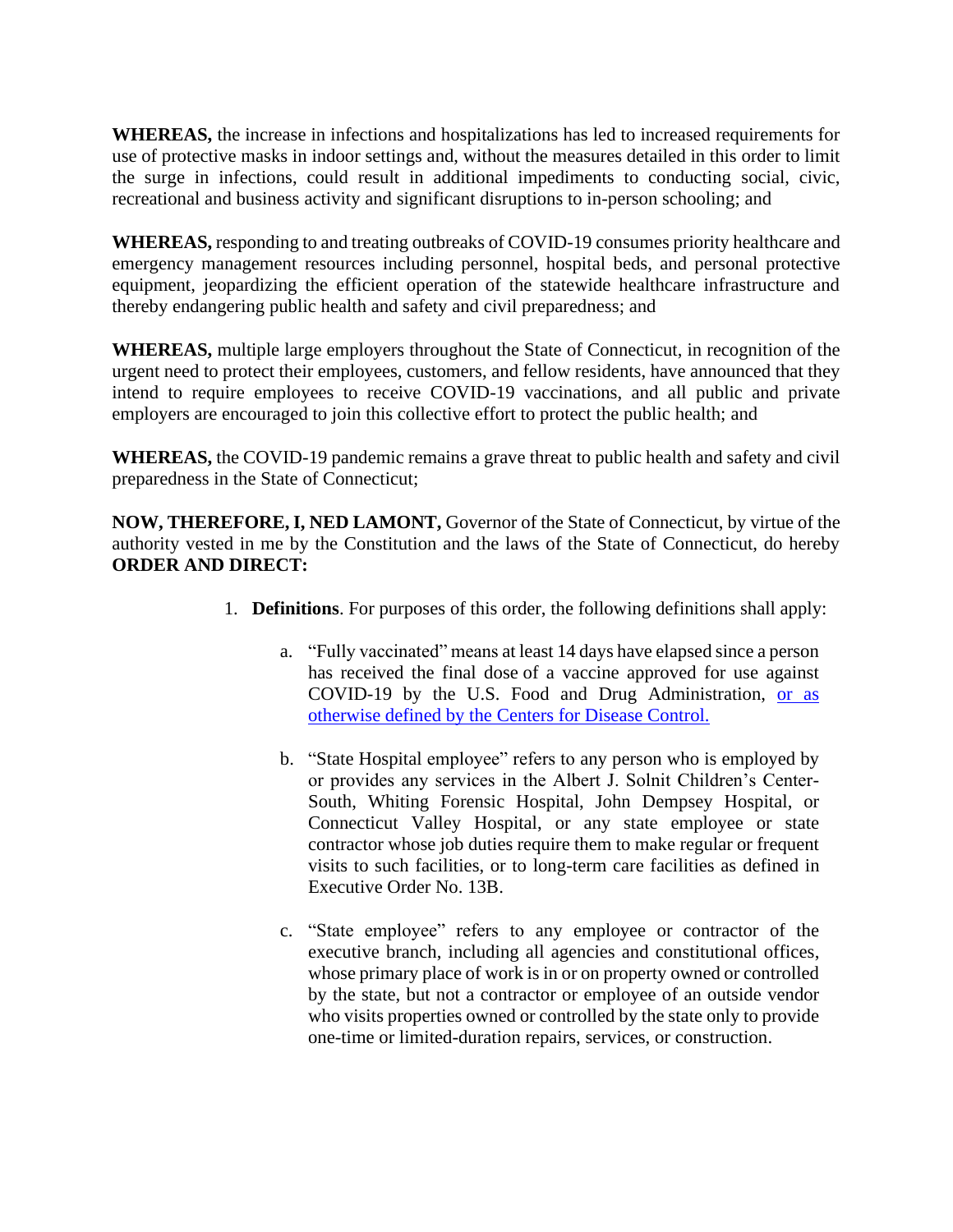- d. "Child Care Facilities" refers to Child Care Centers, Group Child Care Homes, and Family Child Care Homes as defined in Section 19a-77 of Connecticut General Statutes and Youth Camps as defined in Section 19a-420 of Connecticut General Statutes, provided the Youth Camp is operating during the school year.
- e. "School Board" refers to the operator of any public or non-public pre-K through grade 12 school.
- f. "Covered Worker" refers to all employees, both full and part-time, contractors, providers, assistants, substitutes, and other individuals working in a public or non-public pre-K to grade 12 school or Child Care Facility, including individuals providing operational or custodial services or administrative support or any person whose job duties require them to make regular or frequent visits to any such schools. Covered Worker does not include a contractor or employee of an outside vendor who visits a public or non-public pre-K through grade 12 school or Child Care Facility only to provide one-time or limited-duration repairs, services, or construction, or a volunteer.
- g. "Covered State Agency" means any state government entity that employs, contracts for services from, or provides a workspace for any state employee, as defined in subsection d. of this section.
- 2. **COVID-19 Vaccination Requirements.** Vaccines shall be required as provided below.
	- a. **State Employees and State Hospital Employees.**
		- i. On or before September 27, 2021, a state hospital employee and a state employee shall: (1) be fully vaccinated against COVID-19, (2) have received the first dose and have either received a second dose or have an appointment for the second dose in a two-dose series vaccination, such as Pfizer or Moderna vaccines, or has received a single-dose vaccine, such as Johnson & Johnson's Janssen vaccine, or (3) be exempt from this requirement because a physician, physician's assistant, or advanced practice registered nurse determined that the administration of COVID-19 vaccine is likely to be detrimental to the health of the state employee or state hospital employee, or the state employee or state hospital employee objects to vaccination on the basis of a sincerely held religious or spiritual belief, and the state employee or state hospital employee is able to perform her or his essential job functions with a reasonable accommodation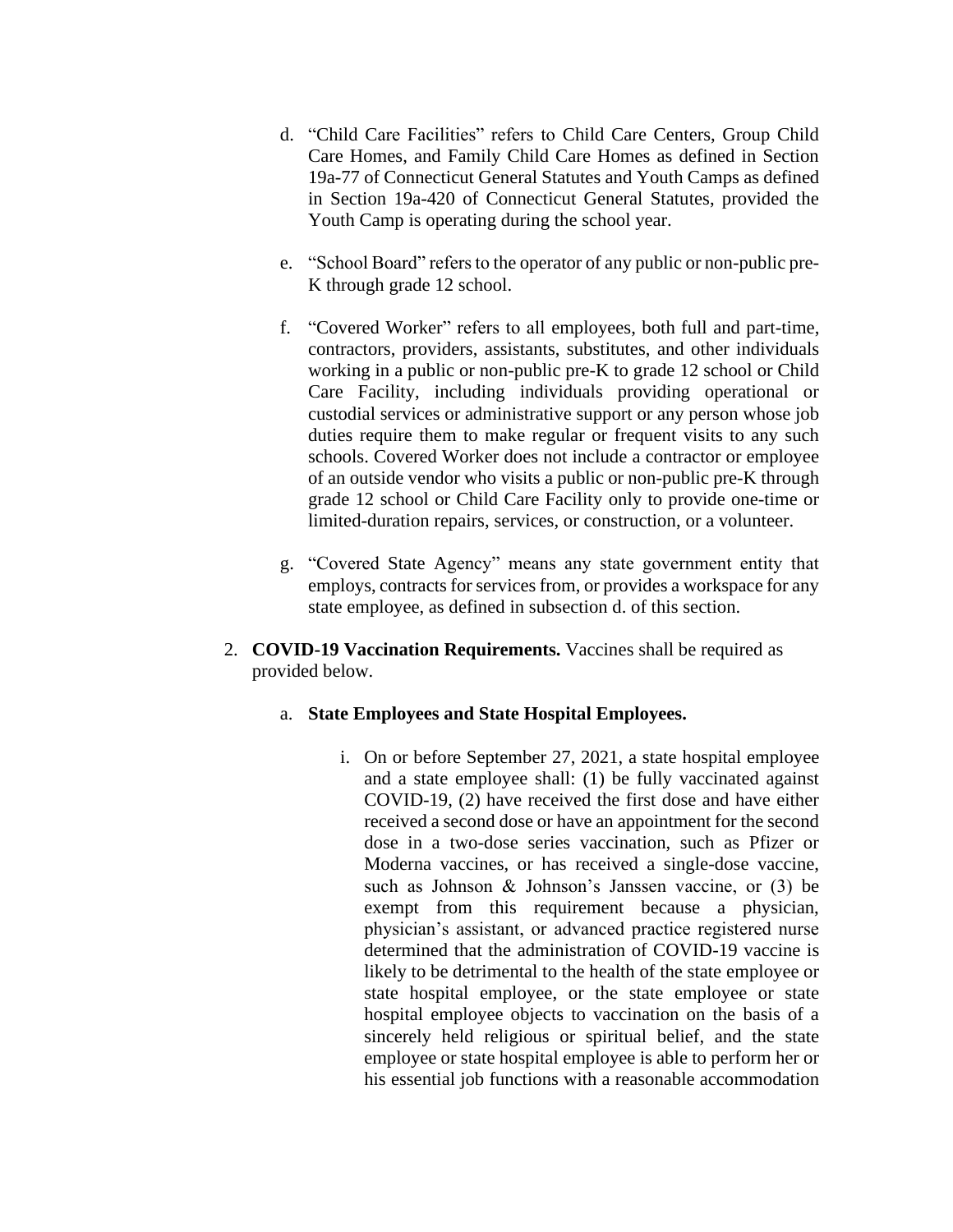that is not an undue burden on the state agency, provided that any state hospital employee or state employee claiming such exemption such shall apply for an exemption due to medical conditions or sincerely held religious or spiritual beliefs. Each request for an exemption will be considered on an individualized, case by case basis. Employees who have applied for an exemption must provide appropriate supporting documentation upon request; and

- ii. A covered state agency that employs or contracts for the services of a state hospital employee shall authenticate the vaccination status of all individuals subject to this order, maintain documentation of the vaccination or exemption of such individuals and report compliance with this order, in a form and manner directed by the Department of Public Health without adoption of such requirements by regulation in accordance with Chapter 54 of the Connecticut General Statutes; and
- iii. After September 27, 2021, no covered state agency shall employ, or contract for the provision of services from, any person subject to subsection  $(a)(i)$  or  $(a)(ii)$  of this section and is not exempt who has received the first dose of a two-dose series vaccination but fails to receive the second dose on the appropriate date as recommended by CDC or at the scheduled appointment without good cause.
- iv. Nothing in this order shall impair or disturb any agreements that the University of Connecticut has negotiated with its employees in the unclassified service.

#### b. **School Boards and Child Care Facilities.**

i. On or before September 27, 2021, school boards and child care facilities shall, prior to extending an offer of employment to, or entering into a contract for the in-person services of, a covered worker or an entity that employs a covered worker, require that any covered worker (1) is fully vaccinated against COVID-19, (2) has received the first dose and has either received a second dose or has an appointment for the second dose in a two-dose series vaccination, such as Pfizer or Moderna vaccines, or has received a single-dose vaccine, such as Johnson & Johnson's Janssen vaccine, (3) is exempt from this requirement because a physician, physician's assistant, or advanced practice registered nurse determined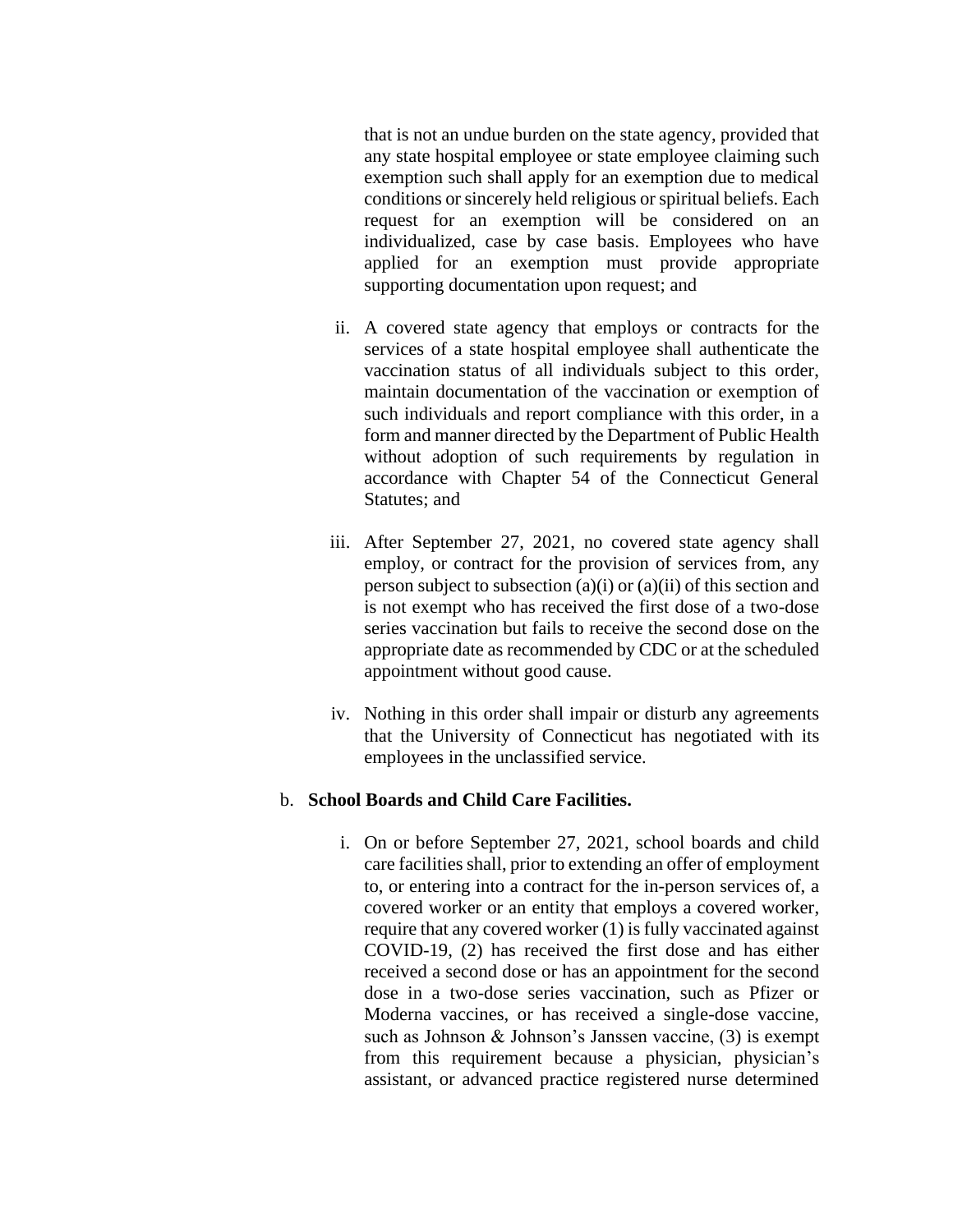that the administration of COVID-19 vaccine is likely to be detrimental to the covered worker's health, or the covered worker objects to vaccination on the basis of a sincerely held religious or spiritual belief, and the covered worker is able to perform their essential job functions with a reasonable accommodation that is not an undue burden on the school board or child care facility; provided that any school board or childcare facility employee claiming such exemption shall apply for an exemption due to medical conditions or sincerely held religious or spiritual beliefs. Each request for an exemption will be considered on an individualized, case by case basis. Employees who have applied for an exemption must provide appropriate supporting documentation upon request; and

- ii. After September 27, 2021, a school board or childcare facility shall not employ, or maintain a contract for the provision of in-person services of, any covered worker or an entity that employs a covered worker, unless such covered worker (1) is fully vaccinated against COVID-19, (2) has received the first dose and has either received a second dose or has an appointment for the second dose in a two-dose series vaccination, such as Pfizer or Moderna vaccines, or has received a single-dose vaccine, such as Johnson & Johnson's Janssen vaccine, or (3) is exempt from this requirement because a physician, physician's assistant, or advanced practice registered nurse determined that the administration of COVID-19 vaccine is likely to be detrimental to the covered worker's health, or the individual objects to vaccination on the basis of a sincerely held religious or spiritual belief, and the covered worker is able to perform their essential job functions with a reasonable accommodation that is not an undue burden on the school board or child care facility; provided that any school board or childcare facility employee claiming such exemption shall apply for an exemption due to medical conditions or sincerely held religious or spiritual beliefs. Each request for an exemption will be considered on an individualized, case by case basis. Employees who have applied for an exemption must provide appropriate supporting documentation upon request; and
- iii. After September 27, 2021, no school board or child care facility shall employ, or contract for the provision of services from, any covered worker or entity that employs a covered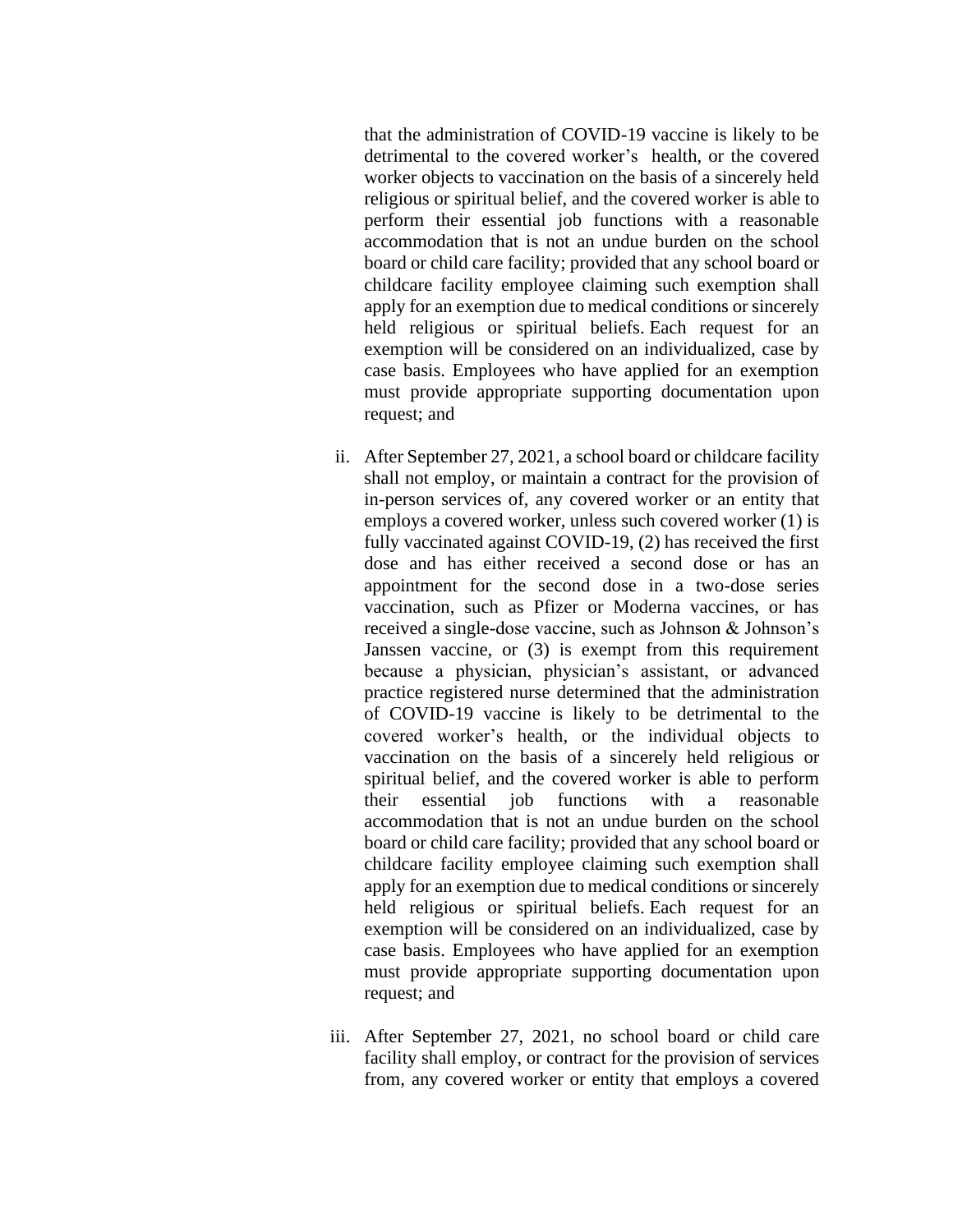worker subject to subsection (b)(i) or (b)(ii) of this section and is not exempt who has received the first dose of a twodose series vaccination but fails to receive the second dose on the appropriate date as recommended by CDC or at the scheduled appointment without good cause.

## 3. **Vaccination Verification and Testing for State Employees and Covered Workers**

## **a. State Employees**

- i. A covered state agency that employs or contracts for the services of any state employee shall authenticate the vaccination status of the state employees, maintain documentation of vaccination or exemption of such individuals and report compliance with this order, in a form and manner directed by the Department of Public Health without adoption of such requirements by regulation in accordance with Chapter 54 of the Connecticut General Statutes.
- ii. A covered state agency that employs or contracts for the services of state employees shall implement a policy, or where applicable direct a contractor to implement a policy, that requires state employees who have not demonstrated proof of full vaccination to submit to COVID-19 testing once per week on an ongoing basis until fully vaccinated and to provide the adequate proof of the results of the testing on a weekly basis to the applicable state agency. This requirement shall take effect on September 27, 2021.

# b. **Covered Workers.**

- i. A school board or childcare facility shall authenticate, or where applicable require that the contractor providing the services of a covered worker authenticate, the vaccination status of covered workers, maintain documentation of vaccination or exemption of such covered workers and report compliance with this order, in a form and manner directed by the Department of Public Health without adoption of such requirements by regulation in accordance with Chapter 54 of the Connecticut General Statutes.
- ii. implement a policy, or where applicable direct a contractor of a covered worker to implement a policy, that requires covered workers who have not demonstrated proof of either full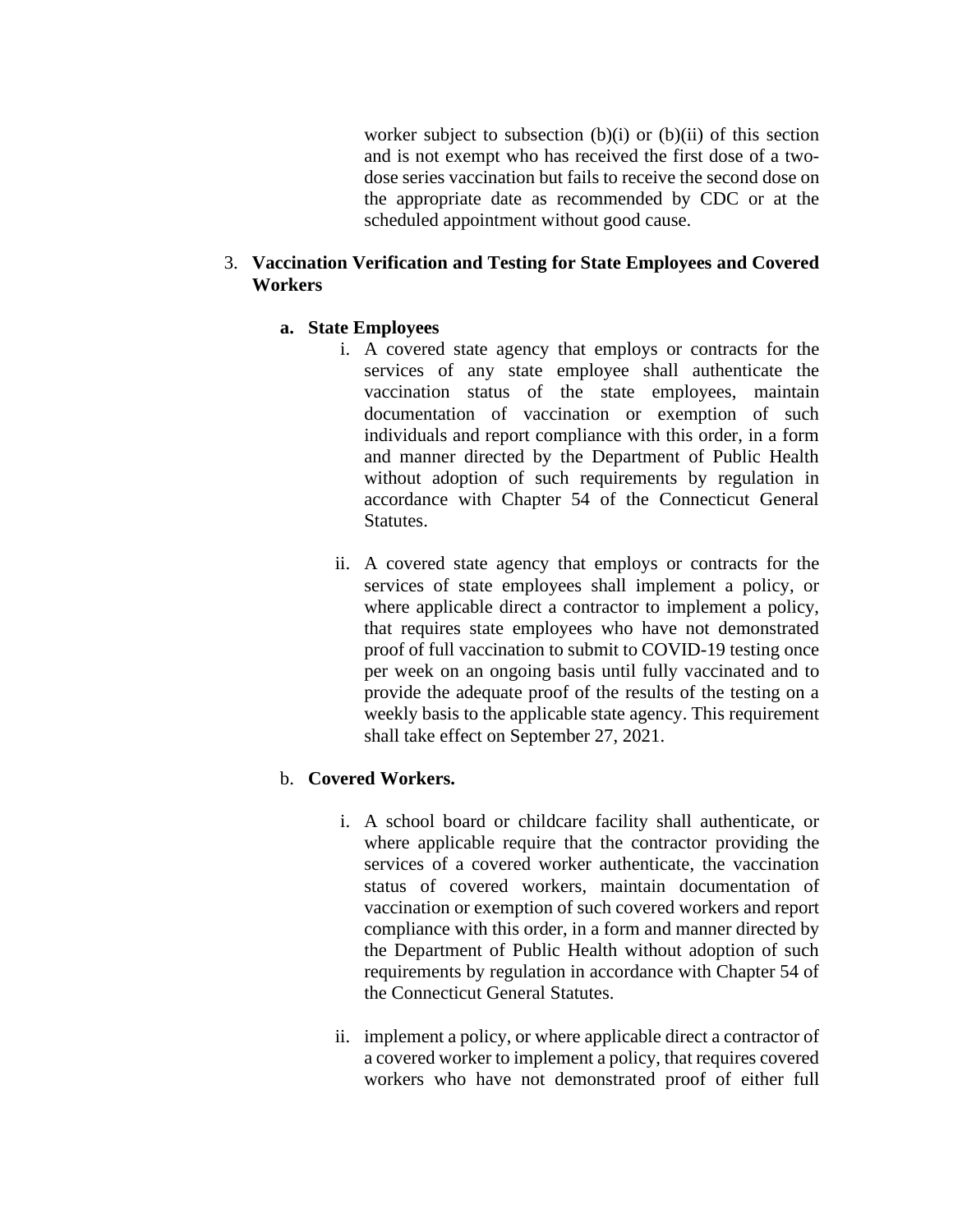vaccination to submit to COVID-19 testing one time per week on an ongoing basis until fully vaccinated and to provide adequate proof of the test results on a weekly basis to the school board or child care facility. This requirement shall take effect on September 27, 2021.

c. **Acceptable Proof of Vaccination.** State employees, state hospital employees, and covered workers may demonstrate proof of vaccination by providing one of the following: (1) CDC COVID-19 Vaccination Record Card or photo of the Vaccination Record Card; (2) Documentation from a health care provider or electronic health care records; or (3) State Immunization Information record. Personal attestation will not be accepted as an acceptable form of proof of a COVID-19 vaccination. The Commissioner of Public Health may promulgate binding standards for authentication of a Vaccination Record Card.

#### 4. **Violations and Enforcement**

- a. Any state hospital employee, state employee, or covered worker who fails to comply with this order shall not be allowed on the premises of a state agency, school board, or child care facility until the individual provides adequate proof of compliance or without prior written authorization of the employer.
- b. Any school board or child care facility shall be in violation of this order when it permits a covered worker who has not complied with this order to be in a public or private pre-K through grade 12 school or a child care facility. A school board or child care facility also commits a violation if it fails to maintain documentation of vaccination, testing, or allowable exemptions as required by this order.
- c. Section 10-145 of the Connecticut General Statutes is modified to additionally provide:

If the State Department of Education determines that a school board, as defined in this order, is not in compliance with this order, the State Department of Education may require the school board to forfeit a portion of the total sum which is paid to such school board from the State Treasury in an amount to be determined by the Commissioner of Education, which amount shall be not less than one thousand dollars nor more than ten thousand dollars. The amount so forfeited shall be withheld from a grant payment, as determined by the Commissioner, during the fiscal year following the fiscal year in